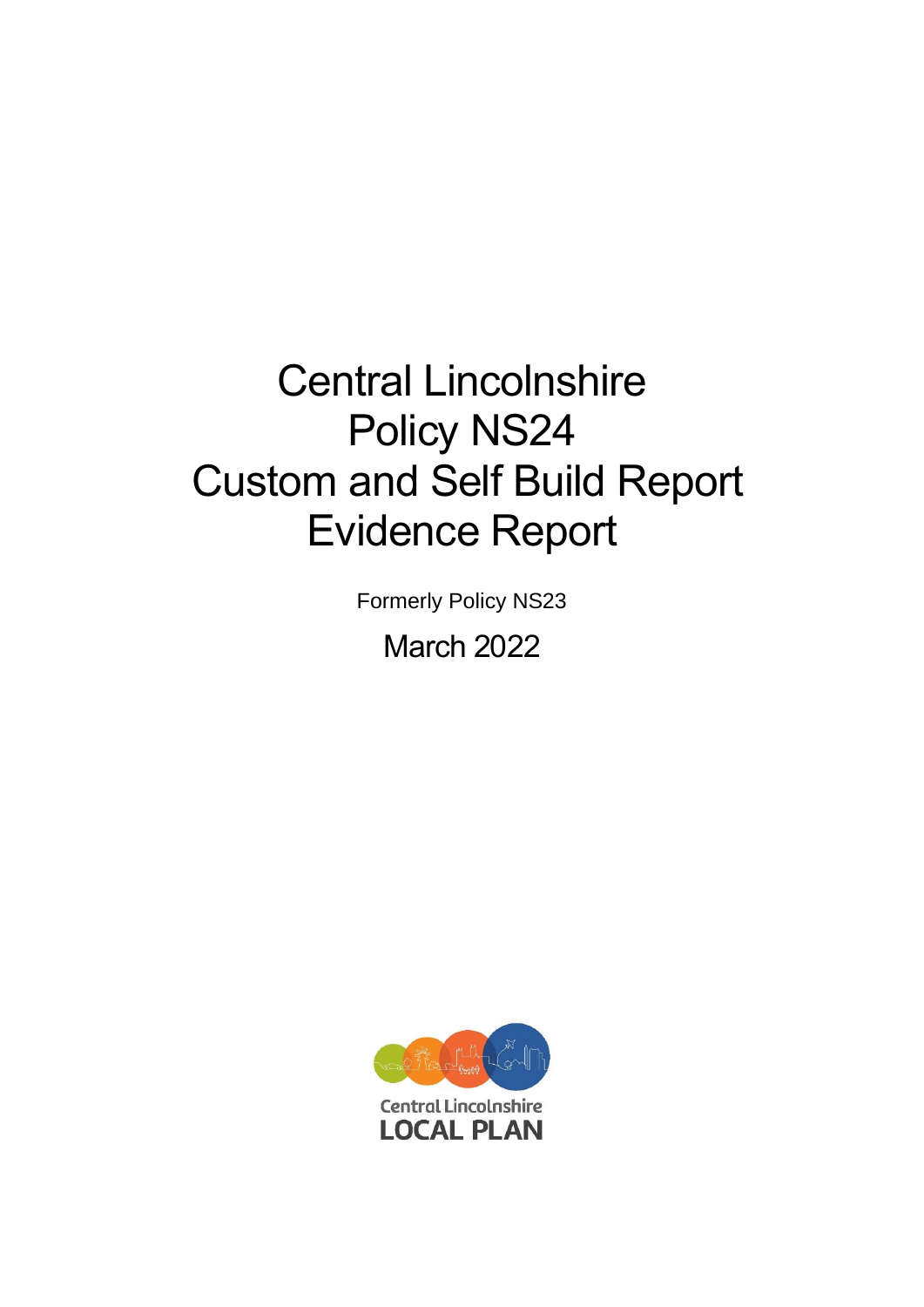### Contents

| 4. |  |
|----|--|
| 5. |  |
| 6. |  |
|    |  |
|    |  |
|    |  |
| 8  |  |
|    |  |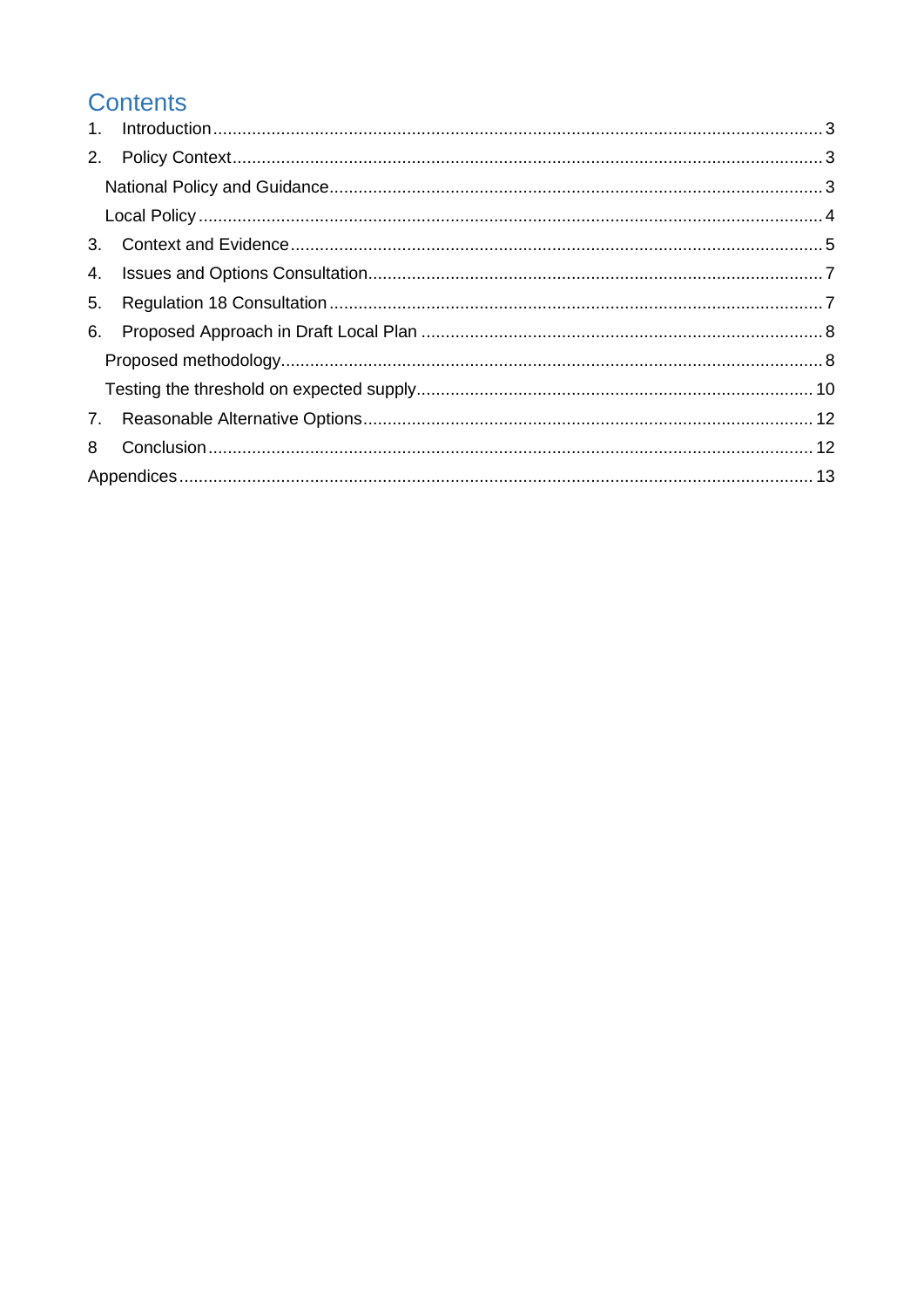### <span id="page-2-0"></span>1. Introduction

- 1.1. The Central Lincolnshire Local Plan is being updated since the first Local Plan for Central Lincolnshire, an area covering the districts of City of Lincoln, North Kesteven and West Lindsey, which was adopted in April 2017.
- 1.2. This Evidence Report (which is one of a collection) provides background information and justification for Policy NS24, which relates to custom and self-build homes and the proposed approach to this form of tenure within the Central Lincolnshire Local Plan.

### <span id="page-2-1"></span>2. Policy Context

#### National Policy and Guidance

- <span id="page-2-2"></span>2.1. Since the Central Lincolnshire Plan was adopted the National Planning Policy Framework (NPPF) was updated in July 2018 with subsequent additional changes being published in February 2019 and most recently in July 2021.
- 2.2. The introduction of custom and self-build housing came into existence when the Custom and Housebuilding Act 2015 (as amended) was passed which outlined a different type of housing provision. The National Planning Policy Framework (NPPF) published in 2021 notes in paragraph 62 the importance of self-build and custom build housing as a means of providing a wide variety of housing for varying needs. Footnote 28 of Para. 62 notes the importance that local planning authorities grant enough suitable development for meeting the identified demand.
- 2.3. The Local Planning Authority (LPA) has two key responsibilities regarding the implementation of Self-Build and Custom Housing Act (2015, as amended) and the Self-Build and Custom Housebuilding Regulations (2016). First, is to keep a register for those that wish to complete a self-build or custom home. The second, is to ensure that there is a supply of self-build and custom build housing plots available for applicants within the district.
- 2.4. Each District Authority within the Central Lincolnshire keeps a custom and self-build register. The provision is monitored. Reporting and monitoring cycles of custom and selfbuild plots run from the 31<sup>st</sup> October until 30<sup>th</sup> October of the subsequent year. The regulations require Local Planning Authorities to have sufficient custom and self-build plots built out in line with the needs of applicants on the register. An applicant joining the register should have the opportunity to purchase a custom and self-build plot within the '3 year base period' from entering the register.
- 2.5. Self-build and custom-build housing are defined within NPPF (2021) Annex 2/ Glossary as:

*"Self-build and custom-build housing: Housing built by an individual, a group of individuals, or persons working with or for them, to be occupied by that individual. Such housing can be either market or affordable housing. A legal definition, for the purpose of applying the Self-build and Custom Housebuilding Act 2015 (as amended), is contained in section 1(A1) and (A2) of that Act."*

2.6. The Self-build and Custom Housebuilding ACT (2015, as amended) defines some key terms in section (A1) and (A2) of the Act: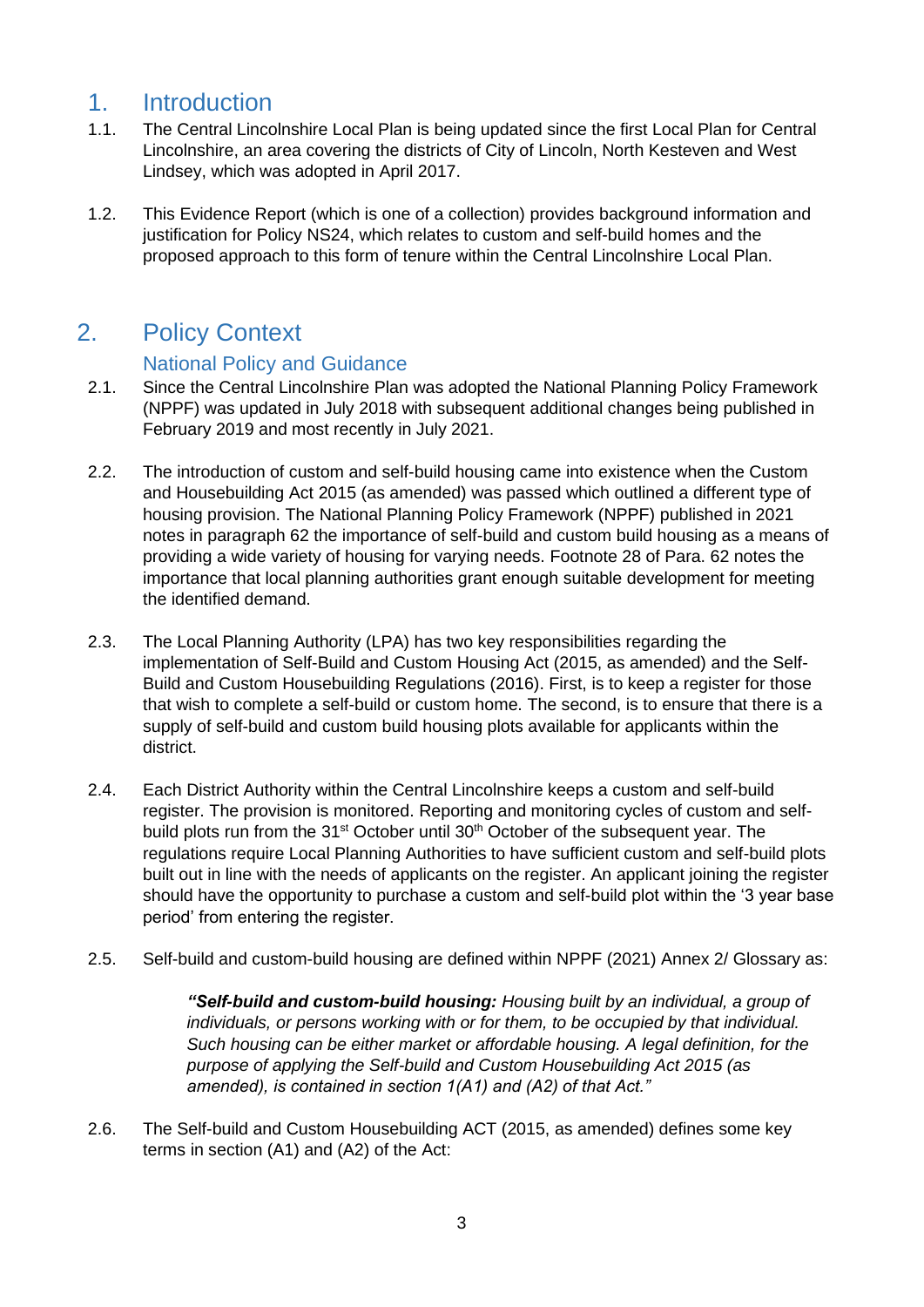*"A1- Self-build and custom housebuilding means building or completion by, a) individuals, b) associations of individuals, c) persons working with or for individuals or associations of individuals, of houses to be occupied as homes by those individuals."*

*"A2- But it does not include the building of a house on a plot acquired from a person who builds the house wholly or mainly to plans or specifications decided or offered by that person."*

*Service plots; "means a plot of land which satisfies such requirements about utilities and other matters as may be specified*"

2.7. The Town and Country Planning, England: The Self-build and Custom Housebuilding (register) Regulations 2016. Defines, Individuals as:

> *"An individual is eligible for entry in the register if that individual is: aged 18 or over, a British Citizen, a national of an EEA State other than the United Kingdom or national of Switzerland; and seeking (either alone or with others) to acquire a serviced plot of land in the relevant authority's area to build a house to occupy as that individual's sole or main residence."*

2.8. The National Planning Guidance, which is a live working document, explains how can selfbuild and custom housebuilding needs be assessed?

> *"Most local planning authorities (including all district councils and National Park Authorities) are now required to keep a register of individuals and associations of individuals who are seeking to acquire serviced plots of land in their area in order to build their own home. The Self-build and Custom Housebuilding (Register) Regulations 2016 set out these requirements. For further details, see guidance on self-build and custom housebuilding registers.*

> *To obtain a robust assessment of demand for this type of housing in their area, local planning authorities should assess and review the data held on registers. This assessment can be supplemented with the use of existing secondary data sources such as building plot search websites, 'Need-a-Plot' information available from the Self Build Portal and enquiries for building plots from local estate agents.*

*Paragraph: 003 Reference ID: 67-003-20190722 Revision date: 22 07 2019"*

#### Local Policy

<span id="page-3-0"></span>2.9. Currently, the Central Lincolnshire Local Plan (adopted 2017) does not have a policy specifically relating to custom or self-build homes. However, each District Council reports the number of individuals that are registered on the 'self-build and custom build register' in accordance with Self-Build and Custom Housebuilding Act (2015, as amended), Town and Country Planning, England and the Self-build and Custom Housebuilding (Register) Regulations (2016).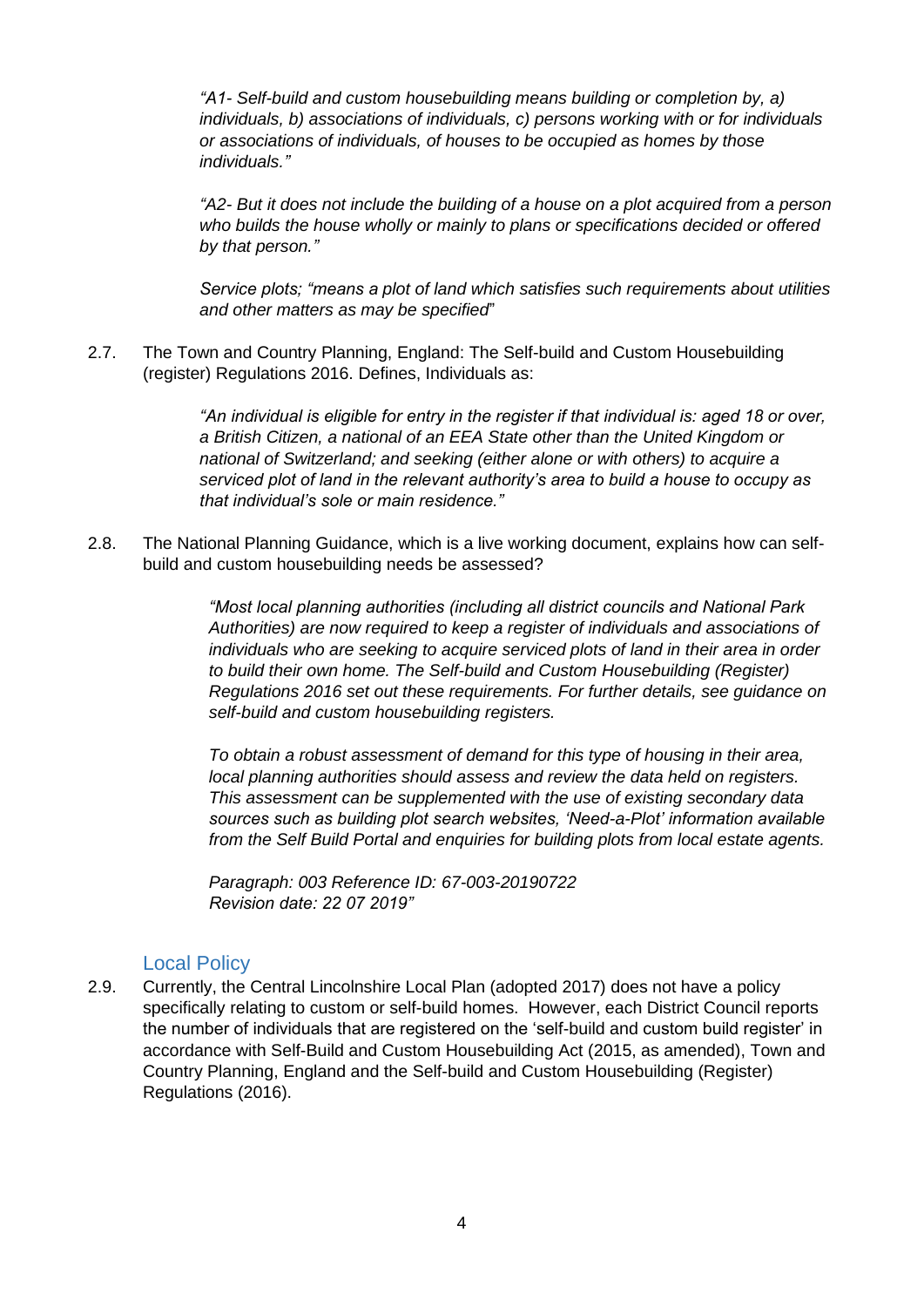### <span id="page-4-0"></span>3. Context and Evidence

3.1. Research conducted by National Custom and Self Build Association [\(NaCSBA\)](https://nacsba.org.uk/news/1-in-3-adults-interested-in-self-building/) found that 1 in 3 adults are interested in self building. A further finding 9 out of 10 people said the key benefits to self-build is the energy efficiency would be very important in their new home. Central Lincolnshire has used the findings from self-build and custom build registers for each authority to assess the need for this form of tenure. Table 1 demonstrates the need identified on the custom and self-build register for each district authority by year. For Lincoln City, 14 people on average are on the register; for North Kesteven there are an average of 18 people; and for West Lindsey there are an average of 9 people per year. It is worth noting, West Lindsey went from 29 to 3 people when the register was refreshed, and a nominal fee was introduced to remain on the register.

| Number of people registered<br>Local                   |              |              |              |                                                                           |              |           |         |
|--------------------------------------------------------|--------------|--------------|--------------|---------------------------------------------------------------------------|--------------|-----------|---------|
| authority                                              | $01/04/16$ - | $31/10/16$ - | $31/10/17$ - | $31/10/18$ -                                                              | $31/10/19$ - | 31/10/20- | Mean    |
|                                                        | 30/10/16     | 30/10/17     | 30/10/18     | 30/10/19                                                                  | 30/10/20     | 30/10/21  | average |
| City of Lincoln                                        | 11           | 17           | 14           | 13                                                                        | 2            | 29        | 14      |
| <b>North</b><br>Kesteven<br><b>District</b><br>Council | 15           | 25           | 12           | 20                                                                        | 18           | 35        | 21      |
| <b>West Lindsey</b><br><b>District</b><br>Council      | 29           | 38           | 5            | $\overline{2}$                                                            | 6            | 7         | 15      |
| Central<br>Lincolnshire<br>Total                       | 55           | 80           | 31           | 35                                                                        | 26           | 71        | 50      |
|                                                        |              |              |              | Note: Mean average based on 2016-2021 data (rounded to nearest whole no.) |              |           |         |

*Table 1: Number of people on the register for self-build and custom-build within each authority*

- 3.2. Tables 2, 3 and 4 show the number of people held on the register for each base period and the number of permissions that were granted during this base period. It is important to explain that the permission granted in these instances have been collated from annual return data and through the use of CIL exception and Officers knowledge of cases.
- 3.3. Table 2 shows that City of Lincoln have not met the demand for custom and self-build plots. Much of built form of a city location has a significant bearing on the ability to deliver custom and self-build plots. Table 3 shows North Kesteven have met the demand each year without the need to use the three base period. Table 4 shows West Lindsey have met the demand and indeed are now exceeding year on year since a refresh to the register was introduced with a nominal charge being applied.
- 3.4. In broad terms most of the need for custom and self-build (CSB) plots are being met. However, the data does not take into account the potential for applicants being on multiple custom and self-build registers. It does though give a snapshot since the regulations were implemented around 5 years ago.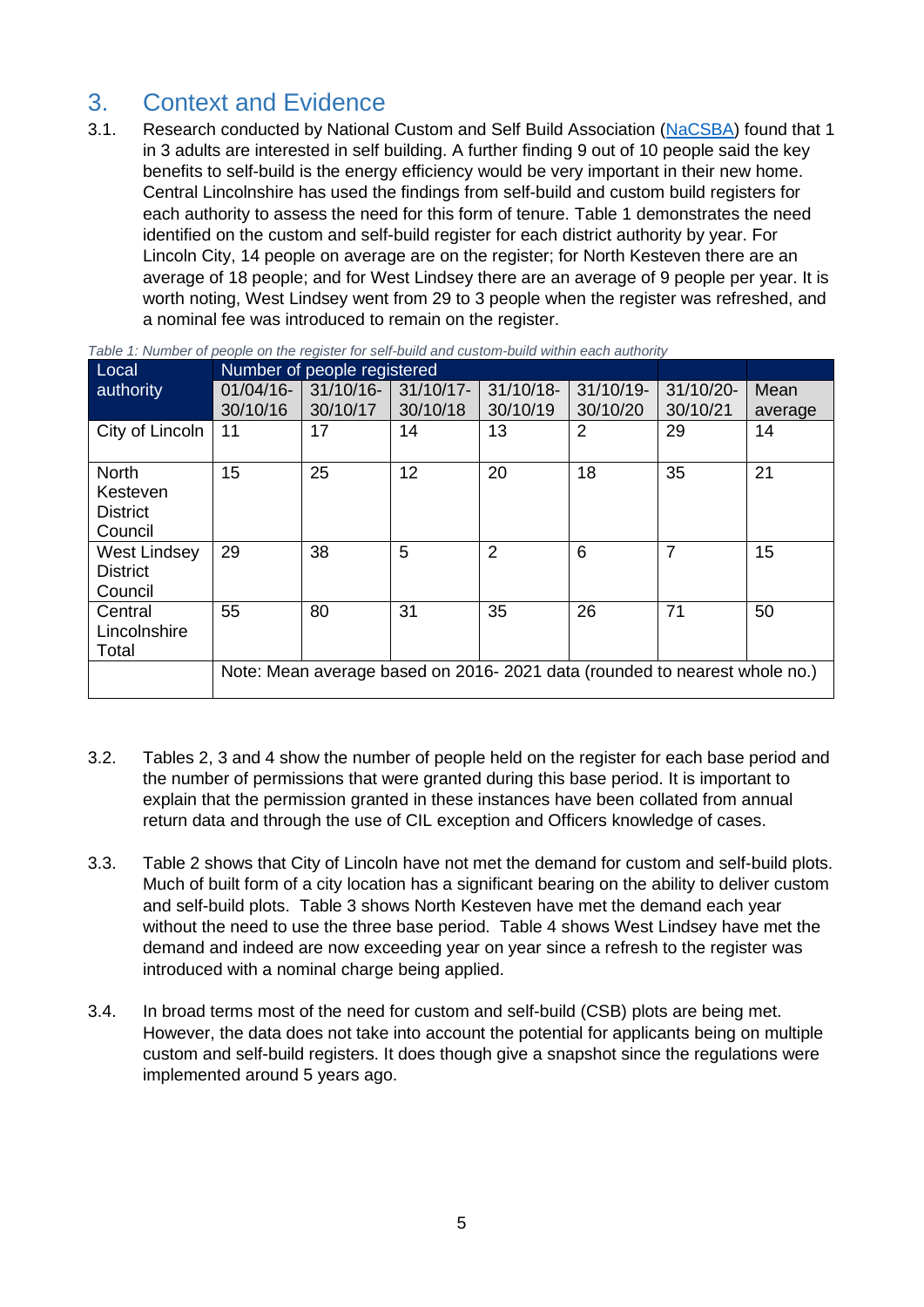*Table 2: City of Lincoln Council permission granted compared to applicants on the self-build and custom build*

| <b>City of Lincoln Council</b> |                   |                                                    |                                             |                                     |  |  |  |  |
|--------------------------------|-------------------|----------------------------------------------------|---------------------------------------------|-------------------------------------|--|--|--|--|
| Base<br>period                 | Dates             | Number of<br>applicants<br>joining the<br>register | Timescale for demand<br>to be met (3 years) | Number of<br>permissions<br>granted |  |  |  |  |
| 1                              | 01/04/16-30/10/16 | 11                                                 | 31/10/16-30/10/19                           | 0                                   |  |  |  |  |
| 2                              | 31/10/16-30/10/17 | 17                                                 | 31/10/17-30/10/20                           | $\overline{0}$                      |  |  |  |  |
| 3                              | 31/10/17-30/10/18 | 14                                                 | 31/10/18-30/10/21                           | 0                                   |  |  |  |  |
| 4                              | 31/10/18-30/10/19 | 13                                                 | 31/10/19-30/10/22                           | 4                                   |  |  |  |  |
| 5                              | 31/10/19-30/10/20 | $\overline{2}$                                     | 31/10/20-30/10/23                           | 0                                   |  |  |  |  |
| 6                              | 31/10/20-30/10/21 | 29                                                 | 31/10/21-30/10/24                           | 2                                   |  |  |  |  |
|                                | <b>Totals</b>     |                                                    |                                             | 6                                   |  |  |  |  |

*Table 3: North Kesteven District Council permission granted compared to applicants on the self-build and custom build*

| North Kesteven District Council                                              |                   |                                                    |                                                 |                                     |  |  |  |  |
|------------------------------------------------------------------------------|-------------------|----------------------------------------------------|-------------------------------------------------|-------------------------------------|--|--|--|--|
| <b>Base</b><br>period                                                        | Dates             | Number of<br>applicants<br>joining the<br>register | Timescale for<br>demand to be met (3)<br>years) | Number of<br>permissions<br>granted |  |  |  |  |
| 1                                                                            | 01/04/16-30/10/16 | 15                                                 | 31/10/16-30/10/19                               | $21*$                               |  |  |  |  |
| $\overline{2}$                                                               | 31/10/16-30/10/17 | 25                                                 | 31/10/17-30/10/20                               | $25*$                               |  |  |  |  |
| 3                                                                            | 31/10/17-30/10/18 | 12                                                 | 31/10/18-30/10/21                               | $24*$                               |  |  |  |  |
| 4                                                                            | 31/10/18-30/10/19 | 20                                                 | 31/10/19-30/10/22                               | $27*$                               |  |  |  |  |
| 5                                                                            | 31/10/19-30/10/20 | 18                                                 | 31/10/20-30/10/23                               | $31*$                               |  |  |  |  |
| 6                                                                            | 31/10/20-30/10/21 | 35                                                 | 31/10/21-30/10/24                               | Not available yet                   |  |  |  |  |
|                                                                              | <b>Totals</b>     | 125                                                |                                                 | 128                                 |  |  |  |  |
| *Sufficient permissions granted within the first year (no rolling data over) |                   |                                                    |                                                 |                                     |  |  |  |  |

*Table 4: West Lindsey District Council permission granted compared to applicants on the self-build and custom build*

| <b>West Lindsey District Council</b> |                   |                                                    |                                                           |                                     |  |  |  |  |
|--------------------------------------|-------------------|----------------------------------------------------|-----------------------------------------------------------|-------------------------------------|--|--|--|--|
| Base<br>period                       | Dates             | Number of<br>applicants<br>joining the<br>register | Timescales for<br>demand to be met<br>$(3 \text{ years})$ | Number of<br>permissions<br>granted |  |  |  |  |
|                                      | 01/04/16-30/10/16 | 29                                                 | 31/10/16-30/10/19                                         |                                     |  |  |  |  |
| 2                                    | 31/10/16-30/10/17 | 38                                                 | 31/10/17-30/10/20                                         |                                     |  |  |  |  |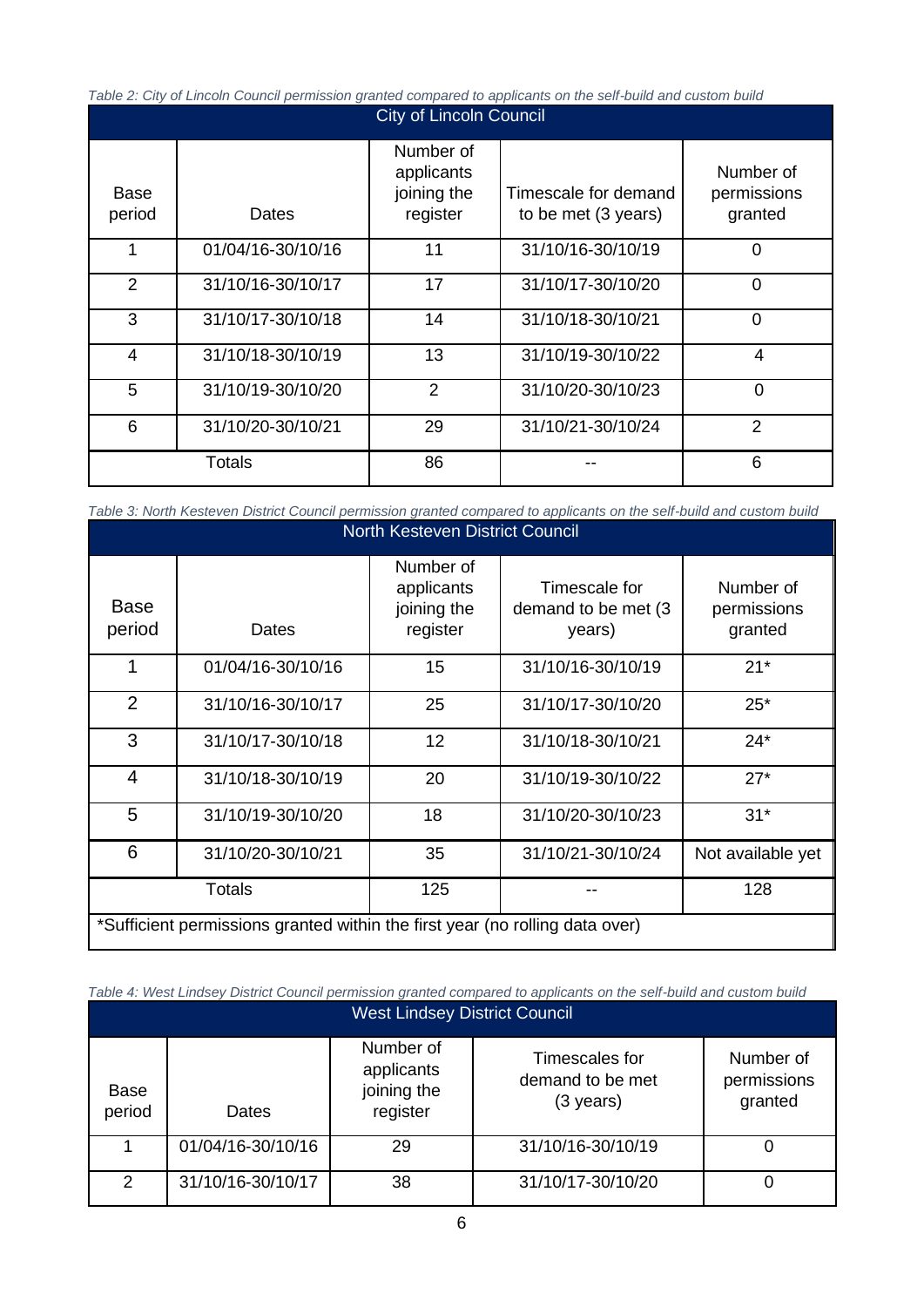| 3      | 31/10/17-30/10/18 | 31/10/18-30/10/21 | 15  |
|--------|-------------------|-------------------|-----|
|        | 31/10/18-30/10/19 | 31/10/19-30/10/22 | 26  |
| 5      | 31/10/19-30/10/20 | 31/10/20-30/10/23 | 39  |
| 6      | 31/10/10-30/10/21 | 31/10/21-30/10/24 | 30  |
| Totals |                   |                   | 110 |

3.5 Table 5 shows the location preference where people would like to build their home when they initially registered on the CSB register. The main proportion of applicants have identified a preference for the top tiers of the settlement hierarchy (Lincoln Urban Area, the Towns and Large Villages). Some applicants have registered an interest in smaller villages too.

*Table 5: Preferred location of CSB applicants by settlement type*

**Preferred location of people on the self/custom build register** 

N.B. some applicants are listed more than one place; hence, the numbers will not necessarily transpose to the numbers on the CSB registers.

|                                        | City of Lincoln                                |    | North Kesteven                  |                | West Lindsay                         |    |
|----------------------------------------|------------------------------------------------|----|---------------------------------|----------------|--------------------------------------|----|
| Settlement type                        | Data set used:-<br><b>Current CSB register</b> |    | Data set used:-<br>Data 2018-19 |                | Data set used:-Current<br><b>CSB</b> |    |
| 1. Lincoln Urban<br>Area               | 13                                             | 13 | 5                               | 14             |                                      | 14 |
| 2. Main Towns                          | ٠                                              |    | 4                               |                |                                      |    |
| 3. Large Villages                      | -                                              |    | 5                               |                | 14                                   |    |
| 4. Medium villages                     | ٠                                              |    | 3                               | 7              | 6                                    | 12 |
| 5. Small villages                      | ٠                                              |    | $\overline{2}$                  |                | $\overline{4}$                       |    |
| Hamlets<br>6.                          | $\blacksquare$                                 |    | 1                               |                | 1                                    |    |
| 7. Countryside                         | $\blacksquare$                                 |    | 1                               |                | 1                                    |    |
| 8.<br>Anywhere within<br>district area | 13                                             |    | 4                               | $\overline{4}$ | 1                                    | 1  |

### <span id="page-6-0"></span>4. Issues and Options Consultation

4.1 There were no custom and self-build homes questions included in part of the original "Issues and Options Consultation" held in the summer of 2019 and no comments relating to custom and self-build were submitted.

### <span id="page-6-1"></span>5. Regulation 18 Consultation

5.1. A Consultation Draft of the Local Plan was published for consultation between 30 June and 24 August 2021. During this eight week consultation comments were received on the plan, the policies within the plan, and supporting information and evidence.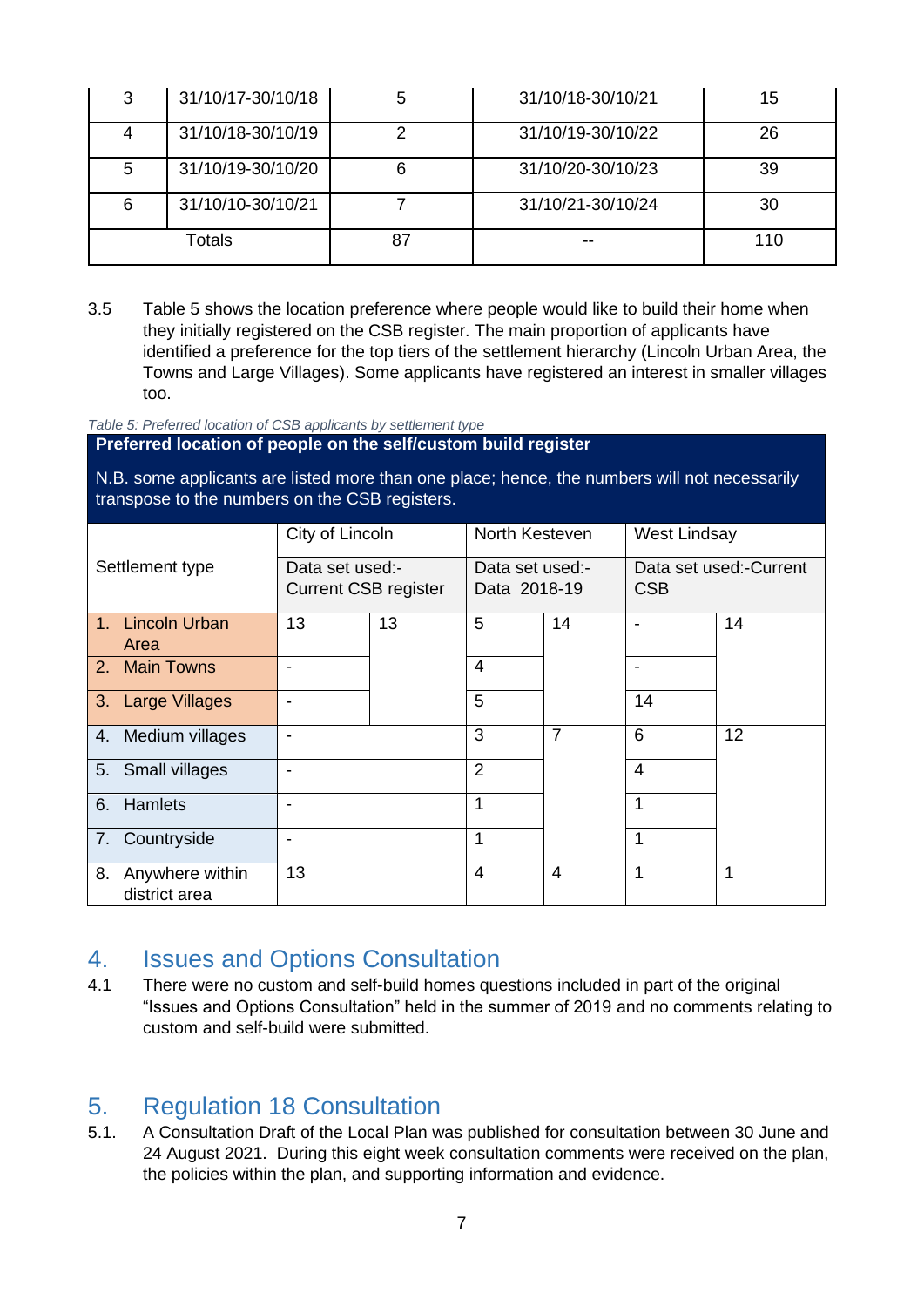- 5.2. Below shows a summary of the key issues raised:
	- Various comments broadly supporting elements of the policy.
	- Various detailed suggestions, to improve clarity of policy wording; the definition of custom & self-build needs to be defined more to ensure it is genuine self builds.
	- Concern that the policy as written would add a further cost burden on developers, which could make development unviable as set out in part 3 (larger sites), no national requirements in the NPPF to impose a percentage threshold, and concerns of logistics of build outs on sites.
	- The Custom and Self Build register is relatively small in 2019 so does not justify the 5% requirement on landowner/developer in part 3.
	- The marketing period is too long (36 months).
- 5.3. A comment raised points regarding improving the clarity of policy wording around the definition of what actually constitutes a Custom and Self Build home. This is written within the supporting text and takes the legal definition from the Self-build and custom Housebuilding Act 2015 and then in the later amendments in Housing Act 2016.
- 5.4. Various concerns were raised by developers that 'Part 3' which sets a 5% requirement for Custom and Self Build plots could create viability issues and general logistic issues of delivering new homes. Whilst it is understood that there may be concerns about this relatively new tenure being sought on larger sites, but in fact inclusion of plots for Custom and Self Build can help with cashflow during the construction of a wider site. Additionally, the fall back position to allow plots to be returned to the developer of the wider site should the plots not be taken up, will help ensure that plots do not stand empty.
- 5.5. The 5% is justifiable due to the very limited number of sites that this threshold will actual impact (those of 100 or more dwellings). The tiered approach to the policy set out in three parts will allow custom and self-build to be recognised within the local plan formally as a different market tenure but also not stifling deliverability of new homes.
- 5.6. Comments also raised concerns that the marketing period is too long. From a benchmarking exercise the 36 months used in the draft plan is reasonable when compared to other plans that have been found sound. Furthermore, given the scale of the sites where the 5% would be applied, it is likely that the original developer would still be on site at the point that this clause would be enacted, therefore not resulting in any logistical issues. It is therefore considered reasonable to retain.
- 5.7. One response questioned that there should be a criteria of how the plots are priced and then marketed to ensure they go to the right people within the policy. Whilst the ambition is admirable, this is down the market to decide in terms of pricing and who purchases them. Local Planning Authorities do not have the role of estate agents. Linking with this comment, what about Council's purchasing the sites. This would be down to local authorities to decide there is nothing within the policy that limits this from occurring.

## <span id="page-7-0"></span>6. Proposed Approach in Draft Local Plan

#### Proposed methodology

<span id="page-7-1"></span>6.1 Given the requirements of the NPPF, the new Central Lincolnshire Local Plan should include policy provision for custom-build and self-build homes. Custom and self-build homes are an important element of the tenure mix and in Central Lincolnshire will help meet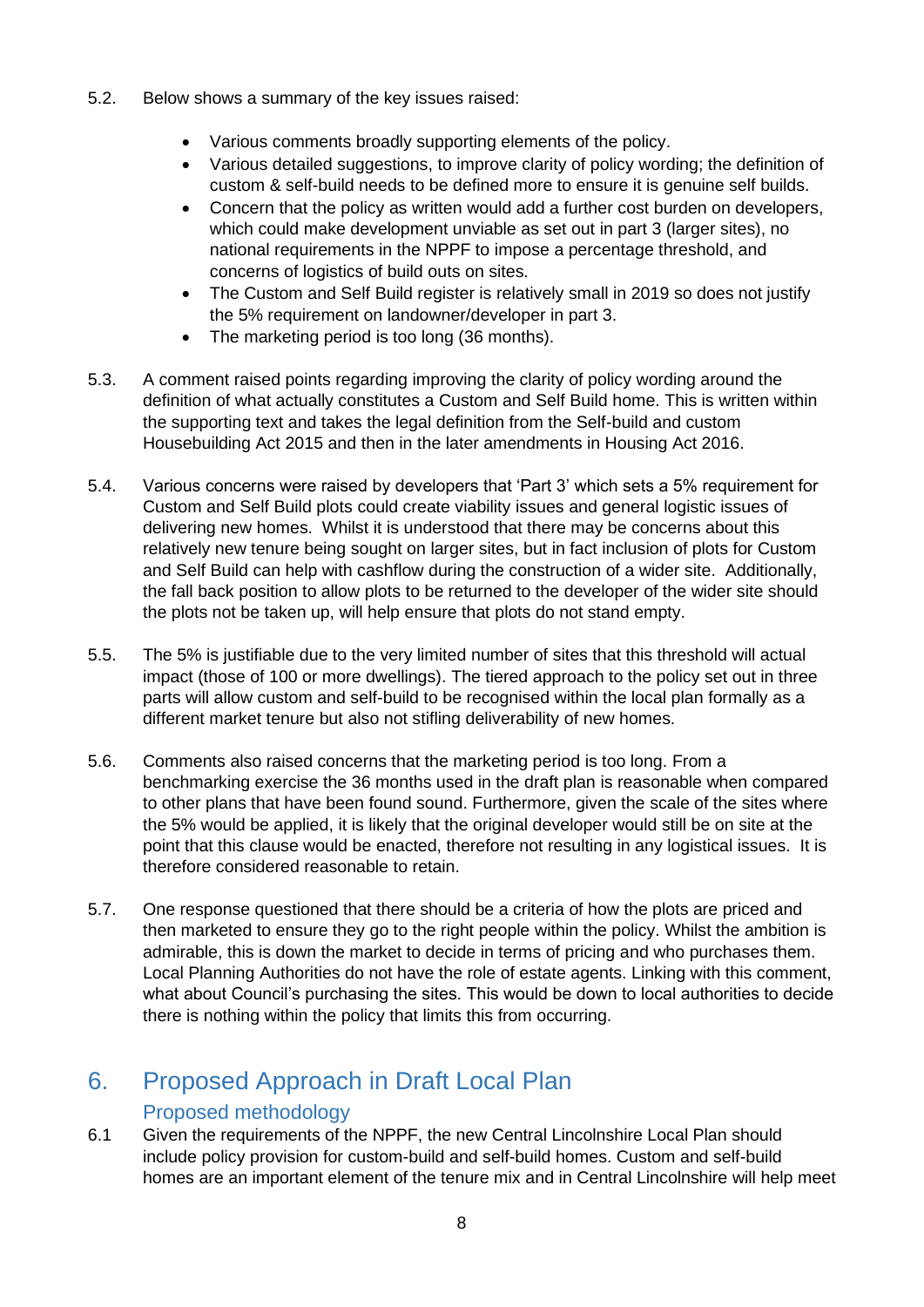the needs of local people. It will also be important to ensure that any such policy is deliverable and does not place an overly onerous burden on developers.

- 6.2 As of March 2020, there are only a few examples of Local Plans that have been adopted that specifically reference custom and self-build housing. There are two main approaches, either integrating custom and self-build into another wider policy (e.g. through a housing mix policy) or through the development of a standalone policy.
- 6.3 Given the distinction between custom and self-build homes as another form of tenure within the NPPF and the role the Local Planning Authority has in monitoring custom and self-build provision, it is considered that pursuing a discrete policy will allow self-build and custom builds to be addressed directly. This will ensure there is enough plots being delivered over the plan period should the demand increase further. Having a separate policy, will also make it easier for each district council to directly monitor the supply and demand on this type of housing through permissions granted that reference this proposed policy.
- 6.4 Policy examples from other local plans were reviewed and these demonstrated some general themes and approaches taken by other Local Planning Authorities. Many of the policies adopt a percentage/ratio approach to allocating so many plots for custom and selfbuilds within major sites. A number of policies also included a 'fall-back position' regarding custom and self-build plots to ensure that these plots can revert back to market housing should there be no demand for these particular plots.
- 6.5 Beyond considering the number of plots needed, it is also important to ensure consistency of design quality and how this relates to creating a sense of place (National Design Guide, 2019). There are a number of approaches that can help achieve this through using design codes, plot passports, or creating zones within developments to integrate custom and selfbuild within a wider scheme, whilst allowing creativity to flourish and people to make a home that works for them.
- 6.6 Many plans include a percentage threshold for delivery of plots for custom or self-build development. This is often only sought on the largest sites, but some areas also apply a lower threshold. Table 6 shows some example local plans where a percentage requirement for custom or self-build homes on larger development sites has been included.

*Table 6: Options for percentage based ratio of custom and self-build plots*

#### **Examples of CSB plots based on % requirement (CSB=Custom and self-build)**

#### **General principles**

-percentage requirement applies when threshold of number of planning dwellings is reached -percentage based on gross **total number** of dwellings proposed for housing provision. -affordable housing expectation is based on the current LP11 (Affordable Homes) policy of 20% (elsewhere).

| <b>KEY</b>                                                                                  | Typical housing provision in plots |                                    |                         |                               |  |
|---------------------------------------------------------------------------------------------|------------------------------------|------------------------------------|-------------------------|-------------------------------|--|
|                                                                                             | <b>Site</b><br>threshold           | Custom Self-<br><b>Build homes</b> | Affordable<br>homes 20% | Assumed market<br>value homes |  |
| Option 1 (East Cambridge)<br>District Council) draft policy -<br>consultation February 2019 | $100$ or<br>more                   | 5%<br>$(5+$ dwellings)             | 20 dwellings            | 75 dwellings                  |  |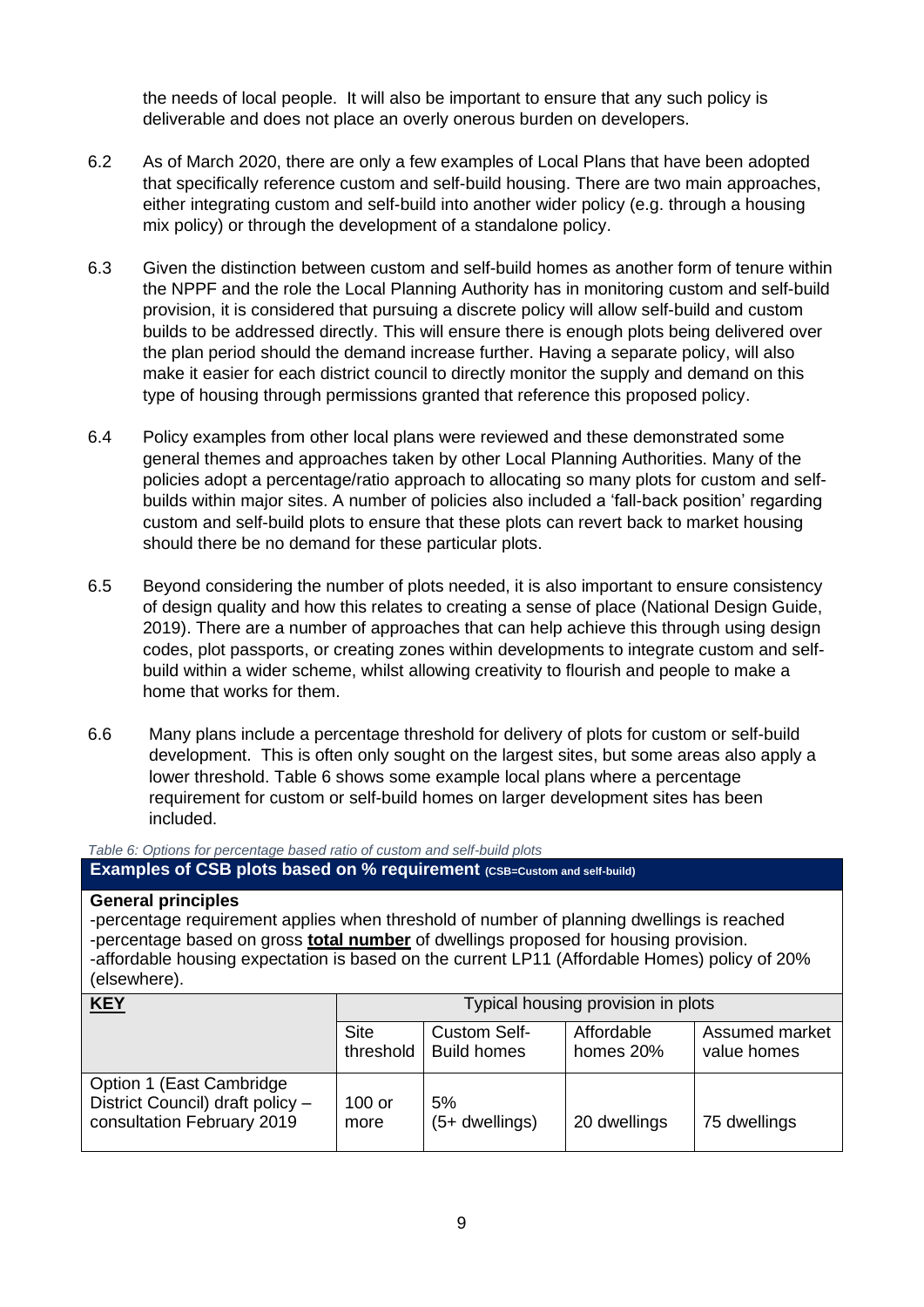| Option 2<br>(Harrogate Borough Council<br>Plan, found sound January<br>2020) The gross dwelling<br>number is based on 'strategic<br>sites' | 500 | 5%<br>(25+ dwellings)   | 50 dwellings | 425 dwellings |
|--------------------------------------------------------------------------------------------------------------------------------------------|-----|-------------------------|--------------|---------------|
| Option 3<br>(Ashford Borough Council,<br>adopted February 2019)<br>The gross figure is based on<br>rural settlement provision              | 20  | 5%<br>$(1 +$ dwellings) | 4 dwellings  | 15 dwellings  |

6.7 Development being delivered and in the pipeline was analysed, provided in Appendix 1. This shows how many custom and self-build plots would be delivered if different thresholds and percentages were applied. The main conclusion from this analysis is that no specific threshold would enable the delivery of enough plots to meet projected need for all of the Central Lincolnshire districts on known sites. However, as this looks back at recent development, this only provides a broad indication of the effects of policy options.

#### Testing the threshold on expected supply

- <span id="page-9-0"></span>6.8 The proposed approach for the Central Lincolnshire Local Plan is to include a supportive policy for small sites being progressed as custom or self-build developments, but also seeking delivery of some serviced plots in other sites as per the approaches highlighted in Table 6.
- 6.9 Given the need to meet the requirements for plots on the self-build register it is important to ensure that whatever approach is followed allows an adequate number of plots to be delivered on sites expected to deliver in the future.
- 6.10 Table 7 shows what potential CSB supply could look like when only considering sites without permission that are expected to be built.

| Projected number of CSB homes for the remaining plan period based on a percentage<br>allowance $(2, 3, 8, 5\%)$ by size category $(50 + etc.)$ |                |                        |     |     |     |  |  |
|------------------------------------------------------------------------------------------------------------------------------------------------|----------------|------------------------|-----|-----|-----|--|--|
| Size category                                                                                                                                  | No. of sites   | Number of<br>dwellings | 2%  | 3%  | 5%  |  |  |
| $50+$                                                                                                                                          | 36             | 6,539                  | 131 | 196 | 327 |  |  |
| $100+$                                                                                                                                         | 20             | 5,306                  | 106 | 159 | 265 |  |  |
| $150+$                                                                                                                                         | 11             | 4,225                  | 85  | 127 | 211 |  |  |
| $200+$                                                                                                                                         | 5              | 3,167                  | 63  | 95  | 158 |  |  |
| $250+$                                                                                                                                         | $\overline{4}$ | 2,963                  | 59  | 89  | 148 |  |  |
| $500+$                                                                                                                                         |                | 2,000                  | 40  | 60  | 100 |  |  |

*Table 7: Table showing projected supply of CSB based on HNA allocations\*\* over the plan period*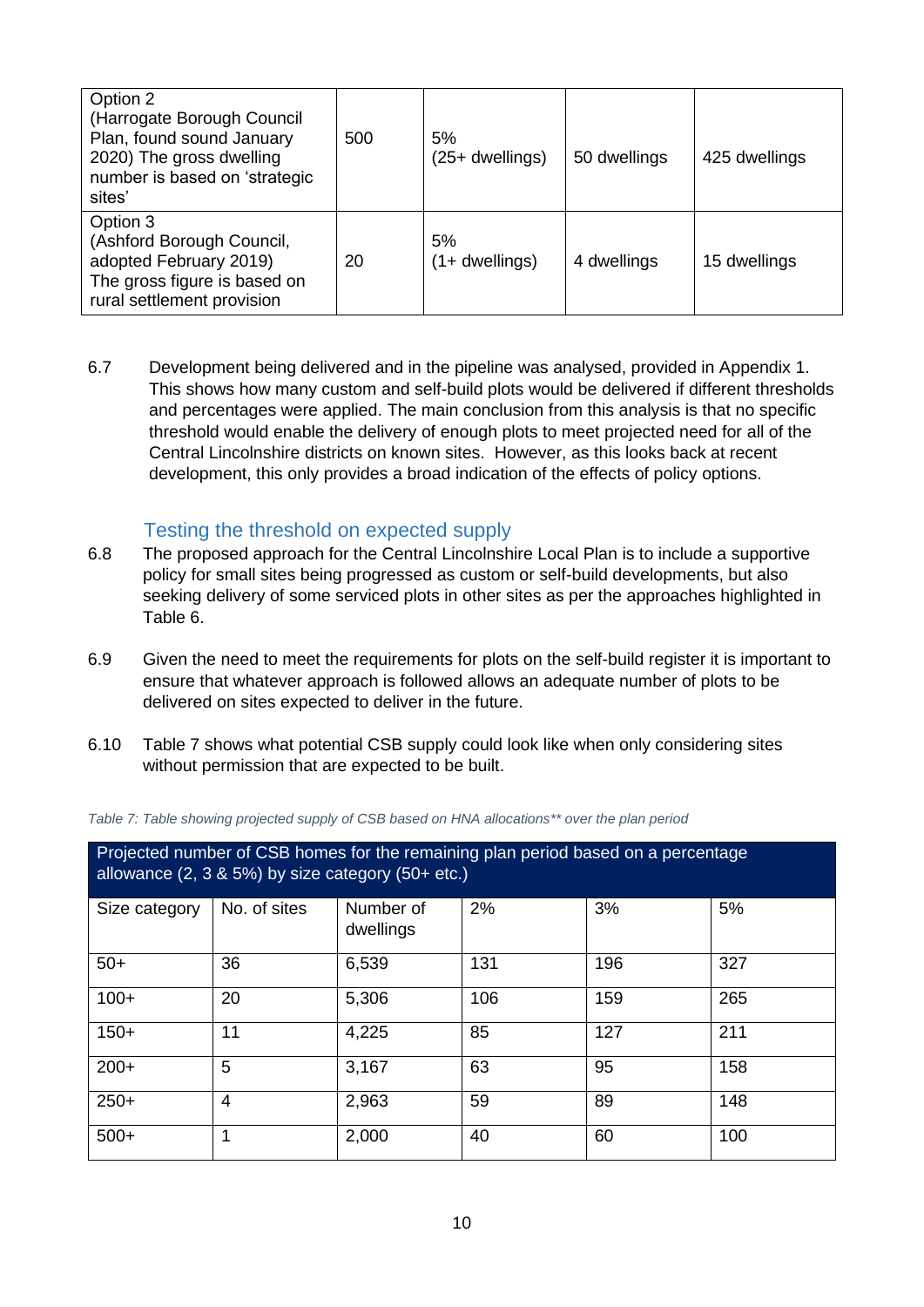\*Please note that each of the categories includes the numbers in the larger categories (i.e. 100+ includes all sites of 150+. 200+, 250+, etc.) (\*\*Data June 16th, 2020)

- 6.11 Whilst it is almost impossible to try and predict what the long term need for plots will be when looking back at the register to date there is an average of 28 people joining the CSB register across Central Lincolnshire each year. Therefore projecting 30-35 per year seems a reasonable assumption of the CSB need (allowing for people to build their own plots out without going on the CSB register). Based on this, 660-770 CSB homes would be required over the 22 year plan period.
- 6.12 Clearly when using this assumed need for 660-770 plots and comparing it to what would be expected to be delivered in Table 7 the need greatly exceeds the plots being made available for all thresholds and percentages. But these types of sites only make up a small amount of sites that could be delivered under the new custom self-build policy. This is supported by the fact that many homes are delivered each year across Central Lincolnshire at present claiming the CIL relief for self-build homes without such a policy in place.
- 6.13 Based on the information on CSB for Central Lincolnshire, it is recommended that a 5% threshold on sites of 100+ dwellings is applied through policy. This will allow developers enough flexibility to bring sites forward. The use of a different tenure on a site this size will enable developers the opportunity to sell some plots off at early stage to enable better cash flow when bringing developments forward. Using a lower threshold, such as 50+, is considered to have potential to hinder the housing flow and might cause viability options of sites coming forward. The 2% and 3% options were rejected for the requirement as they would not yield enough plots. A higher percentage requirement could arguably have been considered, it is felt that this would have a substantially greater potential to undermine delivery and be an unreasonable burden.
- 6.14 It is proposed that any percentage-based policy would allow a 'fall back' option for developers where plots reserved for CSB can revert back to standard market homes to be built by the developer should they not be taken up for CSB.
- 6.15 The proposed policy put forward for consideration is broken down in three key parts:

#### **Part one: Individual plots**

**Part two: Multiple plots** 

#### **Part three: Provision of plots on larger sites**

- 6.16 The approach taken is considered balanced in allowing room for additional growth and need to be met. From the findings on the CSB registers, applicants seek plots in a wide variety of locations ranging from towns to the rural areas. Therefore, it is considered appropriate to try and cater for this within the policy proposal. The use of parts one and two try to cater for these opportunities at a smaller scale, as often these sites are infill plots are applied for by landowners who do not seek to build the homes themselves. The three parts try to cater for a range of sized sites and needs of those held on the CSB registers in each district.
- 6.17 The use of plot passports seeks to set some requirements that will aid both the developer and applicants on the CSB by being clear what sort of property could be accepted taking into account local vernacular. Larger sites could use design code or a plot passport but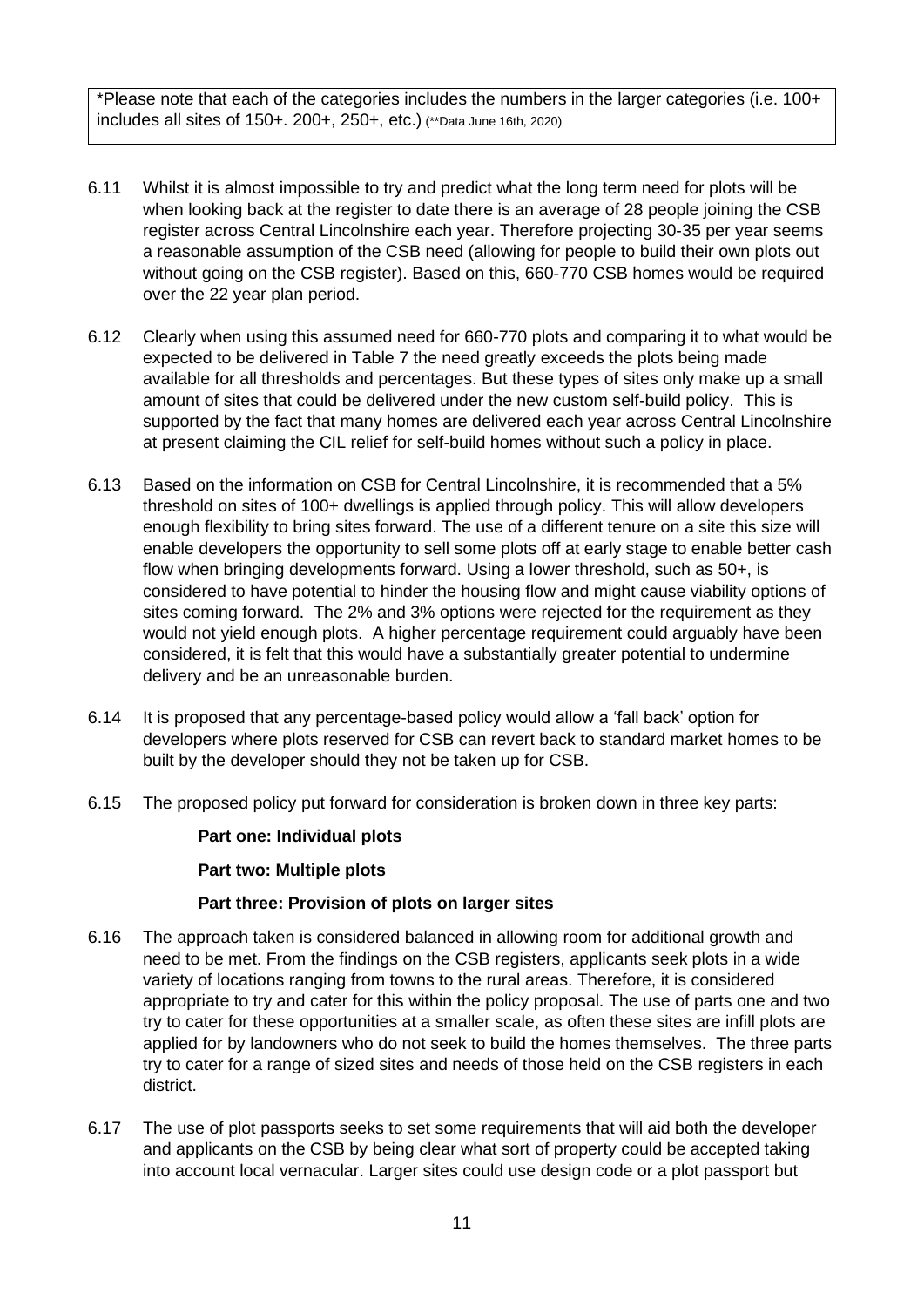must set out clear parameters in terms of key design details so a holistic vision is given to the development to ensure good place making will be achieved.

### <span id="page-11-0"></span>7. Reasonable Alternative Options

- 7.1 This section of the evidence focuses on the alternative options available for this policy. The three main options in broad terms for this policy are as follows:
	- **Option 1:** (preferred option) one discrete development management policy to cover Custom and Self Build (CSB) using a threshold allowance.
	- **Option 2:** Including Custom and Self Build within other policies within the plan with no threshold allowance.
	- **Option 3:** No local policy on Custom and Self Build rely on national guidance relating to types of tenures set out in the NPPF and NPPG
- 7.2 Having a discrete policy allows greater opportunities for CSB plots to be made available and allows a further way of monitoring the supply of this form of tenure within the Districts. Using a mix of a threshold and an encouraging smaller development it is considered that this approach will provide enough opportunities to facilitate this.
- 7.3 If a CSB policy were to be included in part of a wider housing planning policy this runs a higher risk that the supply of the CSB registers may not meet the demand in future years during the plan period. Similarly, relying just on national policy does not provide sufficient opportunities for development to bring about opportunities for CSB homes in a localised approach.
- 7.4 These alternatives have been appraised with the Sustainability Appraisal (SA) for this policy.

### <span id="page-11-1"></span>8 Conclusion

8.1 This Evidence Report demonstrates the rationale for the proposed policy as contained in the Proposed Submission Draft Central Lincolnshire Local Plan. This helps bring together relevant evidence that has informed this policy and how we have responded to comments received during the plan making process, as well as how the latest evidence and national guidance has been taken into account.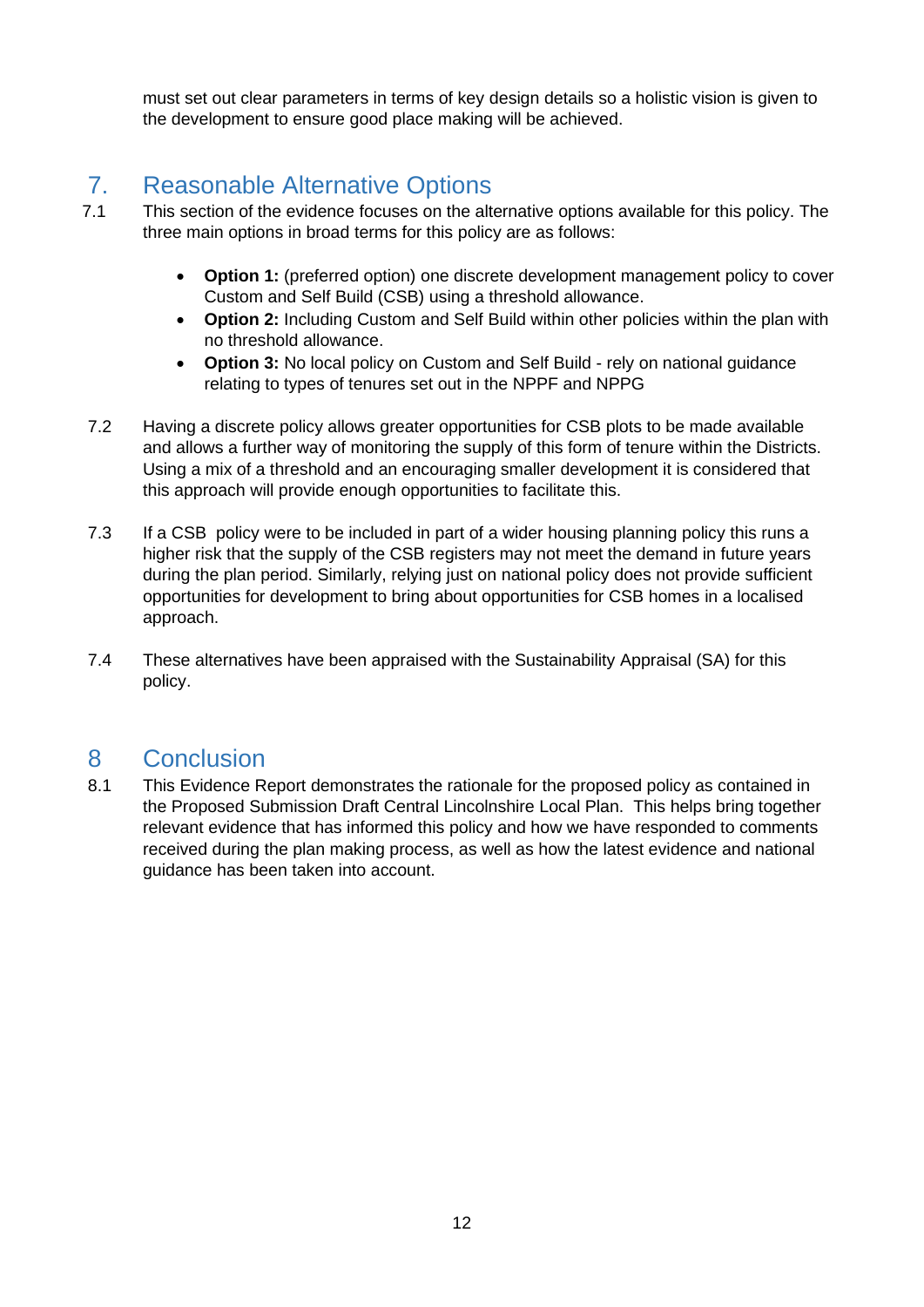### <span id="page-12-0"></span>Appendices

### **APPENDIX 1**

#### **HISTORIC DATA ANALYSIS**

- 1. In order to assist with how a percentage threshold would work, historic planning data has been examined to find out how many large schemes have been approved over a past three year period. This will help to understand what could be the projected outputs from including a percentage threshold.
- 2. The subsequent tables show a breakdown of the planning application that have been approved within each district authority. Tables 6 and 7 show planning permissions granted broken down into a three year time frame due to the threshold number been lower it gives a smaller breakdown of how this could relate to custom and self-build supply.
- 3. Table 8 (250 or more) and 9 (500 or more) are slightly differently arranged and include applications approved during the last 5 years as there are fewer applications approved of this scale. However, in order to compare year on year like tables 6 and 7 the number of dwellings approved have been averaged by dividing the total permissions granted over the last 5 years by 5, in order to achieve a per year. This then gives an indication to how many applications typically would be granted over the course of a year for each district authority and can make indicative comparisons with the information presented in table 8 and 9.
- 4. By completing this exercise it should help ascertain how many schemes the Central Lincolnshire area has improved in recent years. Using this information will then help work out what the custom and self-build rate could be if a percentage threshold was imposed within a policy.

| Planning permission granted for 50 or more dwellings |                 |           |              |           |              |           |         |
|------------------------------------------------------|-----------------|-----------|--------------|-----------|--------------|-----------|---------|
| <b>District</b>                                      | 2016            |           |              | 2017      |              | 2018      |         |
|                                                      |                 |           |              |           |              |           | Average |
|                                                      | Number of       | Total     | Number of    | Total     | Number of    | Total     |         |
|                                                      | applications    | number    | applications | number    | applications | number    |         |
|                                                      |                 | of        |              | <b>of</b> |              | of        |         |
|                                                      |                 | dwellings |              | dwellings |              | dwellings |         |
|                                                      |                 | approved  |              | approved  |              | approved  |         |
| City of                                              |                 | 130       | 5            | 498       |              | 330       | 319     |
| Lincoln                                              |                 |           |              |           |              |           |         |
| <b>North</b>                                         | 6               | 818       | 9            | 1220      | 8            | 1107      | 1048    |
| Kesteven                                             |                 |           |              |           |              |           |         |
| West                                                 | 5               | 614       | 9            | 1253      | 9            | 1608      | 1158    |
| Lindsey                                              |                 |           |              |           |              |           |         |
| Central                                              | 12 <sup>2</sup> | 1562      | 23           | 2971      | 18           | 3045      | 1511    |
| Lincolnshire                                         |                 |           |              |           |              |           |         |
| Local Plan                                           |                 |           |              |           |              |           |         |
| totals                                               |                 |           |              |           |              |           |         |

*Table 8: Planning permission granted by each district over a 3 year period for 50 dwellings or more*

*Table 9: Permissions granted by each district over a 3 year period for 10 dwellings or more*

| Planning permission granted for 100 or more dwellings |      |      |      |         |  |  |  |  |
|-------------------------------------------------------|------|------|------|---------|--|--|--|--|
|                                                       | 2016 | 2017 | 2018 | Mean    |  |  |  |  |
|                                                       |      |      |      | Average |  |  |  |  |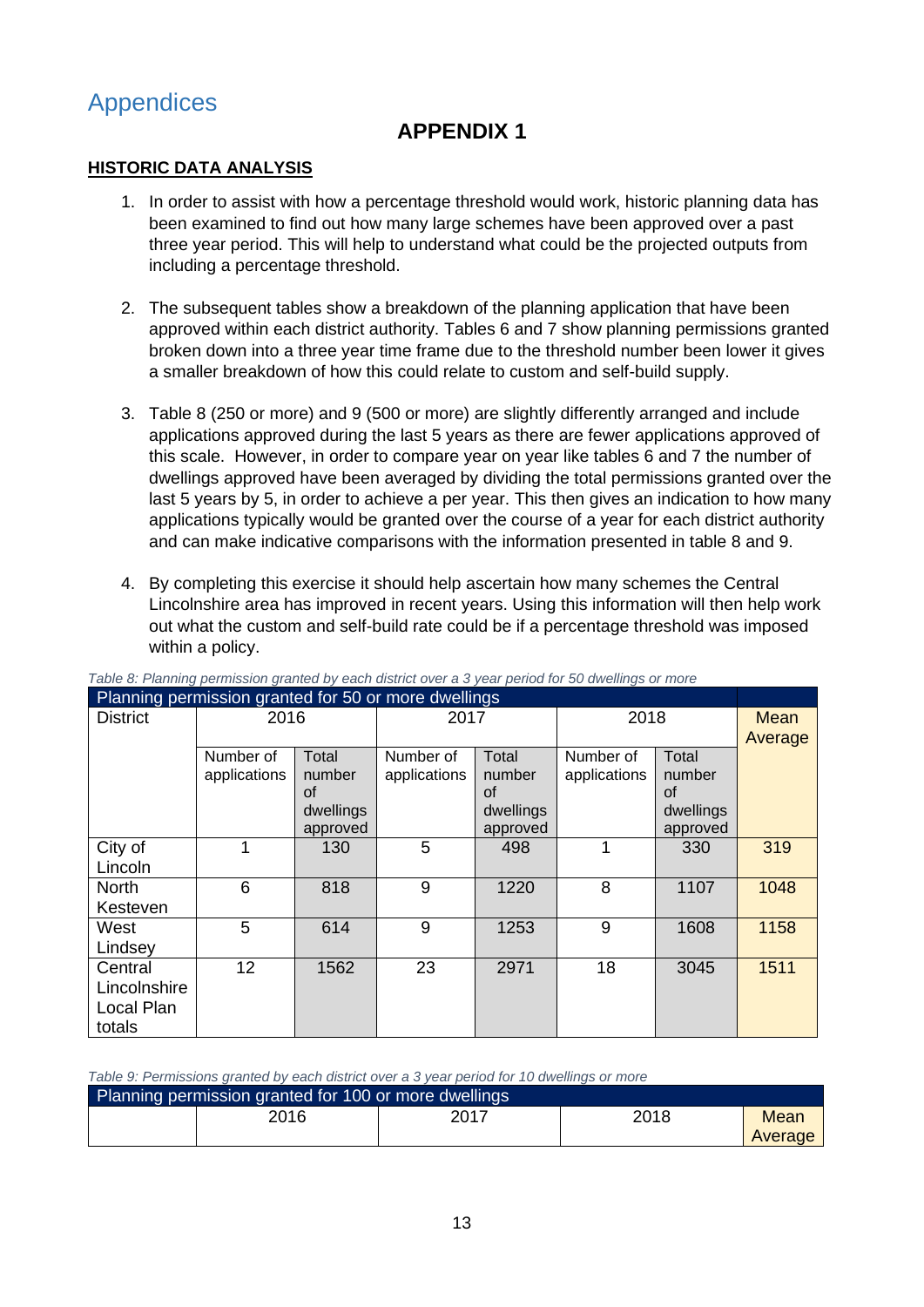|                                                 | Number of<br>applications | Total<br>number of<br>dwellings<br>approved | Number of<br>applications | Total<br>number of<br>dwellings<br>approved | Number of<br>applications | Total<br>number of<br>dwellings<br>approved |      |
|-------------------------------------------------|---------------------------|---------------------------------------------|---------------------------|---------------------------------------------|---------------------------|---------------------------------------------|------|
| City of<br>Lincoln                              |                           | 130                                         | $\overline{2}$            | 288                                         |                           | 330                                         | 249  |
| <b>North</b><br>Kesteven                        | 5                         | 740                                         | 5                         | 904                                         | 6                         | 965                                         | 870  |
| West<br>Lindsey                                 | 3                         | 64                                          | 5                         | 958                                         | 7                         | 1478                                        | 833  |
| Central<br>Lincolnshire<br>Local Plan<br>totals | 9                         | 934                                         | 12                        | 2150                                        | 14                        | 2773                                        | 1952 |

*Table 10: Planning permissions granted for 250 or more dwellings by district authority*

| Planning permission granted for 250 or more dwellings |                                               |                                |      |  |  |  |
|-------------------------------------------------------|-----------------------------------------------|--------------------------------|------|--|--|--|
|                                                       | 5Year land supply period (1.11.19)            |                                |      |  |  |  |
|                                                       | Number of applications  <br>(with OUT or RESM | Total number of<br>dwellings / |      |  |  |  |
|                                                       | number of years<br>(5)                        |                                |      |  |  |  |
| City of Lincoln                                       | 0                                             |                                |      |  |  |  |
| North Kesteven                                        | 5                                             | 2293                           | 459  |  |  |  |
| <b>West Lindsey</b>                                   | 806                                           |                                |      |  |  |  |
| <b>Central Lincolnshire Local</b><br>Plan totals      | 11                                            | 6595                           | 1319 |  |  |  |

*Table 11: Permission granted for 500 or more dwellings by each district authority*

| Planning permission granted for 500 or more dwellings |                                                                       |                                                       |     |
|-------------------------------------------------------|-----------------------------------------------------------------------|-------------------------------------------------------|-----|
|                                                       | 5Year land supply period (1.11.19)                                    |                                                       |     |
|                                                       | Number of applications<br>(with OUT or RESM<br>applications approved) | Mean average<br>total number of<br>dwellings per year |     |
| City of Lincoln                                       |                                                                       |                                                       |     |
| North Kesteven                                        |                                                                       | 1419                                                  | 284 |
| <b>West Lindsey</b>                                   | 600                                                                   |                                                       |     |
| <b>Central Lincolnshire Local</b><br>Plan totals      | 3                                                                     | 4419                                                  | 884 |

- 5. In broad terms, the number of approved schemes is higher for smaller number of dwellings approved, such as 50 or more dwellings. In contrast, the schemes which approved 250 or more are producing fewer actual sites over the 5 year period. Table 7 (100 or more) suggests there is a steady supply of schemes that produce over 100 or more dwellings for all three district authority. City of Lincoln produces fewer schemes of 100 or more and indeed no applications have been approved in the past 5 years for 250 or more homes. This is mainly due to the built form of the city with fewer spaces to accommodate such large schemes. This needs to be taken into consideration when testing the various applied percentages to ensure there is sufficient flexible to accommodate the varying circumstance for each district authority.
- 6. The planning applications approved over these time frames have been summarised against how many custom and Self-build homes could be produced based on a 5%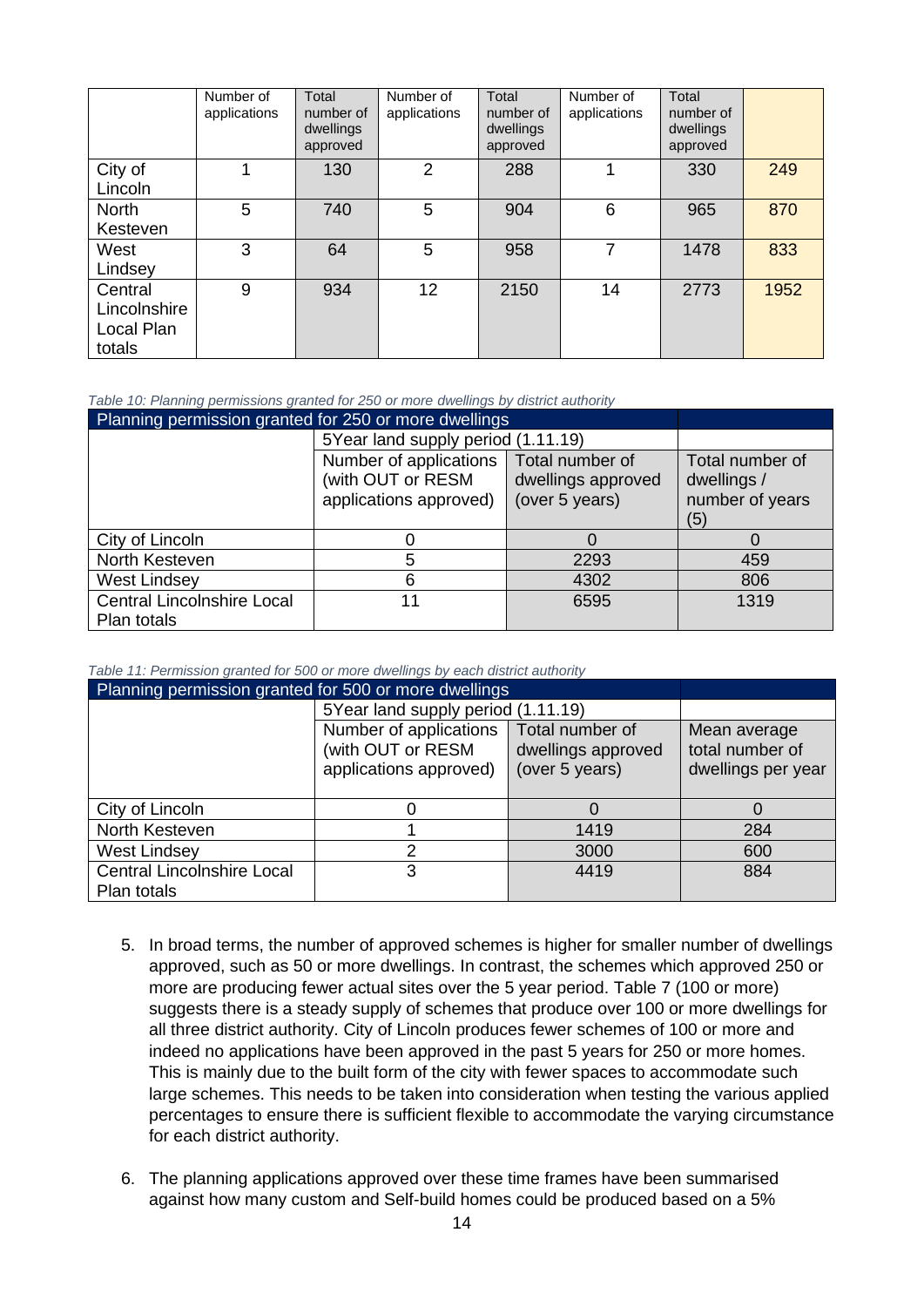allowance (Option1). However, the indicative indication shows that in many instances there will be a surplus per year of custom and self-build homes for each district yet on others there is no provisions been made. Therefore, option 2 and 3 have been introduced to show what the output would be based on a smaller percentage.

7. The mean average is used on data relating to 50 and 100 dwellings as there are several applications per year generated over the past few years in each district authority.

| Projected output of custom and self-build nousing based on historic yearly mean average<br>(50 or more dwellings) |                     |              |              |              |  |  |  |  |
|-------------------------------------------------------------------------------------------------------------------|---------------------|--------------|--------------|--------------|--|--|--|--|
| <b>District</b>                                                                                                   | <b>Mean Average</b> | Option 1     | Option 2     | Option 3     |  |  |  |  |
|                                                                                                                   |                     | 5% to be CSB | 2% to be CSB | 1% to be CSB |  |  |  |  |
| City of<br>Lincoln                                                                                                | 319                 | 16           | 6            |              |  |  |  |  |
| North<br>Kesteven                                                                                                 | 1048                | 52           | 21           | 10           |  |  |  |  |
| West<br>Lindsey                                                                                                   | 1158                | 58           | 23           | 12           |  |  |  |  |

*Table 12: Based on historical data, projected output of custom and self-build homes based on 50 or more dwellings* Projected output of custom and self-build housing based on historic yearly mean average

*Table 13: Based on historical data, projected output of custom and self-build homes based on 100 or more dwellings* Projected output of custom and self-build housing based on historic yearly mean average

| (100 or more dwellings) |                     |              |              |              |  |  |  |  |
|-------------------------|---------------------|--------------|--------------|--------------|--|--|--|--|
| <b>District</b>         | <b>Mean Average</b> | Option 1     | Option 2     | Option 3     |  |  |  |  |
|                         |                     | 5% to be CSB | 2% to be CSB | 1% to be CSB |  |  |  |  |
| City of                 | 249                 | 12           | 5            |              |  |  |  |  |
| Lincoln                 |                     |              |              |              |  |  |  |  |
| <b>North</b>            | 870                 | 43           |              |              |  |  |  |  |
| Kesteven                |                     |              |              |              |  |  |  |  |
| West                    | 833                 | 42           |              |              |  |  |  |  |
| Lindsey                 |                     |              |              |              |  |  |  |  |

- 8. Table 10, option 1, shows that there will still be a high proportion of custom and self-build dwellings built. This would suggest based on current data for each district register an oversupply. Indicative outputs using a 2% and 1% show that the supply is lower but still broadly above that of those on the custom a self-build register for each authority. Table 11 shows a similar picture of data, but lower number of dwellings built out. However, there is still an oversupply of need compared to the current registers held by each authority.
- 9. Table 12 shows what supply would be like if a higher threshold of 250 were to be used. Similarly, table 13 shows what the custom and self-build output would be like for 500 or more dwellings.

| Table 14: Based on historical data, projected output of custom and self-build homes based on 250 or more dwellings |                                                                                   |                    |                        |                        |  |  |  |  |
|--------------------------------------------------------------------------------------------------------------------|-----------------------------------------------------------------------------------|--------------------|------------------------|------------------------|--|--|--|--|
| Projected output of custom and self-build housing based on 5 year Land Supply                                      |                                                                                   |                    |                        |                        |  |  |  |  |
| (250 or more dwellings)                                                                                            |                                                                                   |                    |                        |                        |  |  |  |  |
|                                                                                                                    | Data based on 5Year land supply period<br>Option 1<br>Option 2<br>Total number of |                    |                        |                        |  |  |  |  |
| (1.11.19)                                                                                                          |                                                                                   | dwellings approved |                        |                        |  |  |  |  |
| <b>District</b>                                                                                                    | Number of applications<br>(with OUT or RESM<br>applications approved)             | (average Per Year) | 5% to be<br><b>CSB</b> | 2% to be<br><b>CSB</b> |  |  |  |  |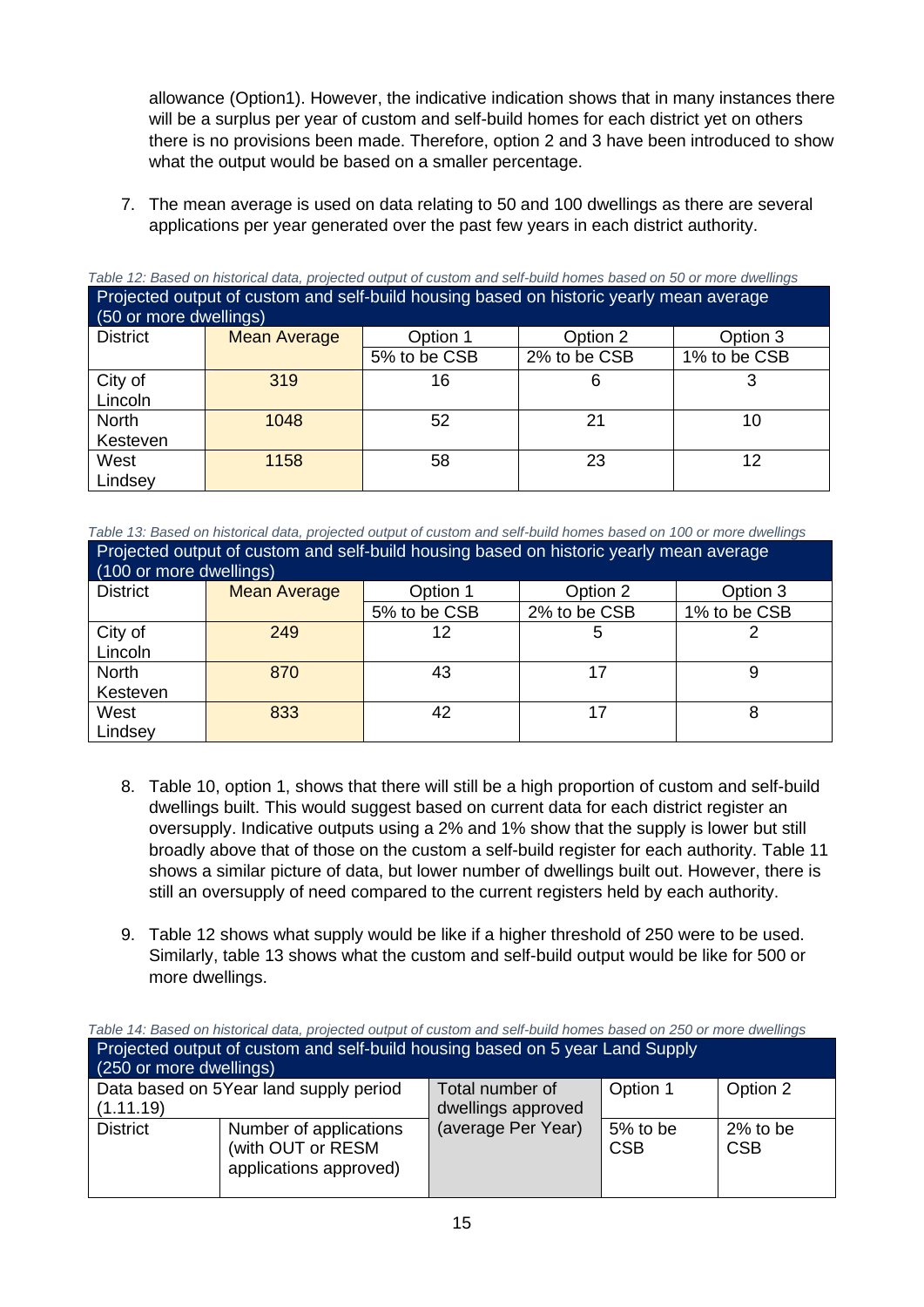| City of Lincoln                                 |   |      |    |    |
|-------------------------------------------------|---|------|----|----|
| North<br>Kesteven                               | 5 | 459  | 23 | 9  |
| <b>West Lindsey</b>                             | 6 | 806  | 40 | 16 |
| Central<br>Lincolnshire<br>Local Plan<br>totals |   | 1319 | 63 | 25 |

*Table 15: Based on historical data, projected output of custom and self-build homes based on 500 or more dwellings* Projected output of custom and self-build housing based on 5 year Land Supply (500 or more dwellings)

| <u>(JUV OF ITIOLE UWEIIIIIYS)</u>               |                                                                       |                                          |                        |                        |
|-------------------------------------------------|-----------------------------------------------------------------------|------------------------------------------|------------------------|------------------------|
|                                                 | 5Year land supply period (1.11.19)                                    | Total number of                          | Option 1               | Option 2               |
|                                                 | Number of applications<br>(with OUT or RESM<br>applications approved) | dwellings approved<br>(average Per Year) | 5% to be<br><b>CSB</b> | 2% to be<br><b>CSB</b> |
| City of Lincoln                                 | 0                                                                     | 0                                        | 0                      | 0                      |
| <b>North</b><br>Kesteven                        |                                                                       | 284                                      | 14                     | 6                      |
| <b>West Lindsey</b>                             | 2                                                                     | 600                                      | 30                     | 12                     |
| Central<br>Lincolnshire<br>Local Plan<br>totals | 3                                                                     | 884                                      | 44                     | 18                     |

- 10. Table 12 shows all districts, with the exception of the City of Lincoln, have been able to produce schemes of 250 or more dwellings on sites. It is important to highlight the gross number of schemes is over a 5 year period. The average has been worked out to give an indicative figure per year. However, a note of caution is attached regarding both table 12 and 13 as the custom and self-build register runs on a 3 year base period for delivery so whilst the 5 year housing supply timings are similar there is still a difference of 2 years. This gives potential for the supply falling short on a particular year dependent on the kind of scheme submitted within the 3 year period. However, based on option 1 at 5% this is produces more than is required for West Lindsey. North Kesteven also exceed the mean average number of people on the custom and self-build register. This allows for small amounts of movement on the register for North Kesteven and ample scope for West Lindsey.
- 11. Table 13 shows an even higher threshold. This produces even fewer custom and self-build dwellings. As with table 12, there is an assumption that schemes of this size come forward and generate the average dwellings per year. West Lindsey would achieve the current demand based on the current register they hold on the indicative option 1. North Kesteven, would not comfortably produce enough to meet the supply and based on the indicative data and could produce 4 fewer homes than the register needs.
- 12. Table 15 shows and indicative projection of how many CSB plots could be created through the various base dwellings at 2% and 5% thresholds. These are broadly in line with the supply of people on the Custom and Self Build register with the exception of City of Lincoln.